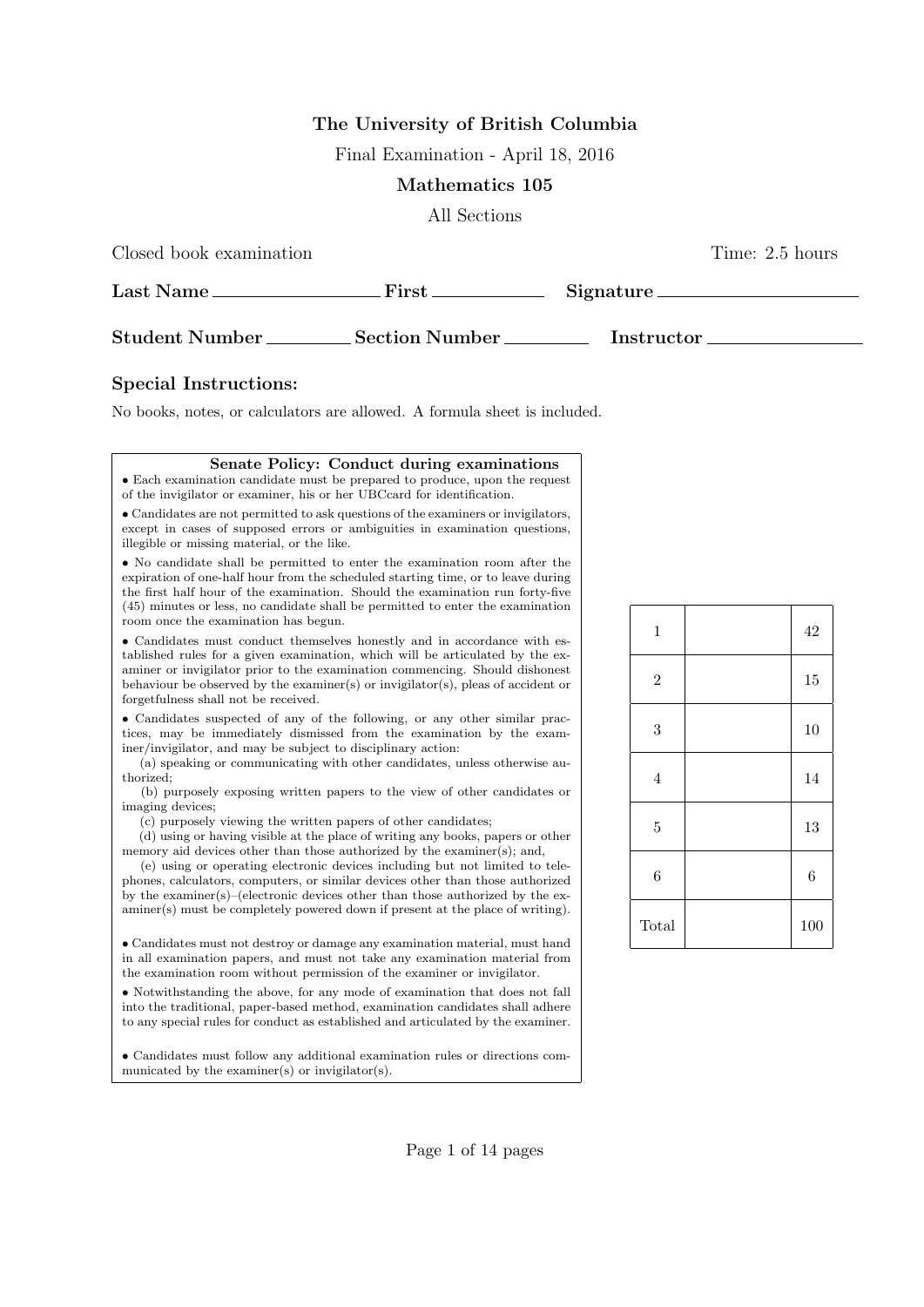[42] **1. Short-Answer Questions.** Put your answer in the box provided but show your work also. Each question is worth 3 marks, but not all questions are of equal difficulty.

(a) Find an equation of the plane that passes through the point  $(-1, 0, 3)$  with a normal vector  $\langle 3, 5, -2 \rangle$ .

Answer:

(b) Find the domain of the function  $f(x, y) = \ln(4 - x^2 - y^2)$ .

Answer:

(c) Let  $f(x, y) = x \sin(xy)$ . Find  $f_{xx} =$  $\partial^2 f$  $\frac{\partial}{\partial x^2}$ .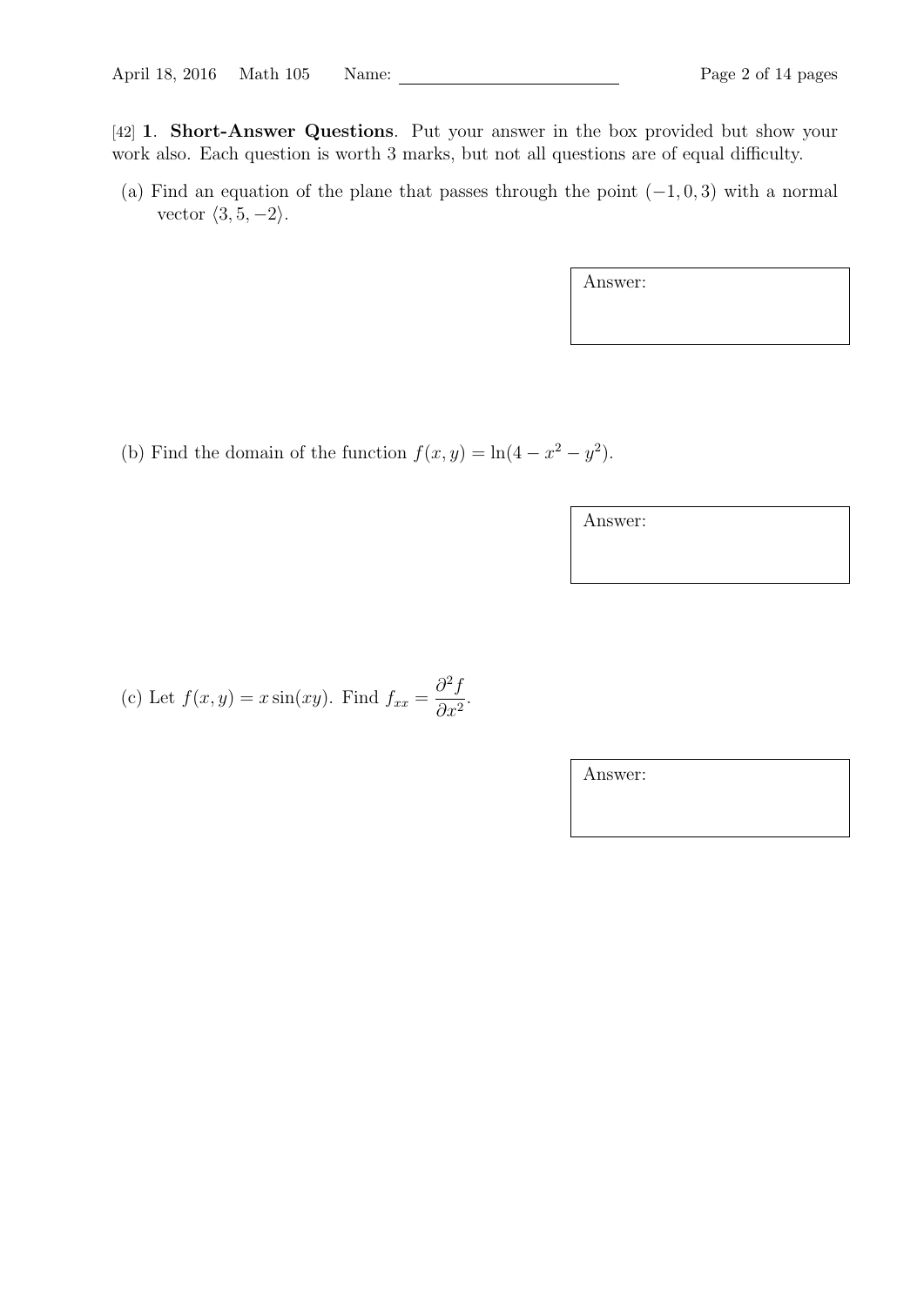| April 18, 2016 Math 105 | Name: |  | Page 3 of 14 pages |
|-------------------------|-------|--|--------------------|
|-------------------------|-------|--|--------------------|

(d) Determine whether the following statement is true ( you do not need to justify your answer) :

The function  $f(x, y)$  could have both an absolute maximum and an absolute minimum at two different points that are not critical points.

Answer:

(e) Does a left Riemann sum underestimate or overestimate the area of the region under the graph of a function that is positive and decreasing on an interval  $[a, b]$ ? You do not need to justify your answer.

Answer:

(f) Evaluate 
$$
\int_{-1}^{5} f(x) dx
$$
, where  $f(x) = \begin{cases} 2x + 4 & \text{if } x \ge 3 \\ 10 & \text{if } x < 3 \end{cases}$ .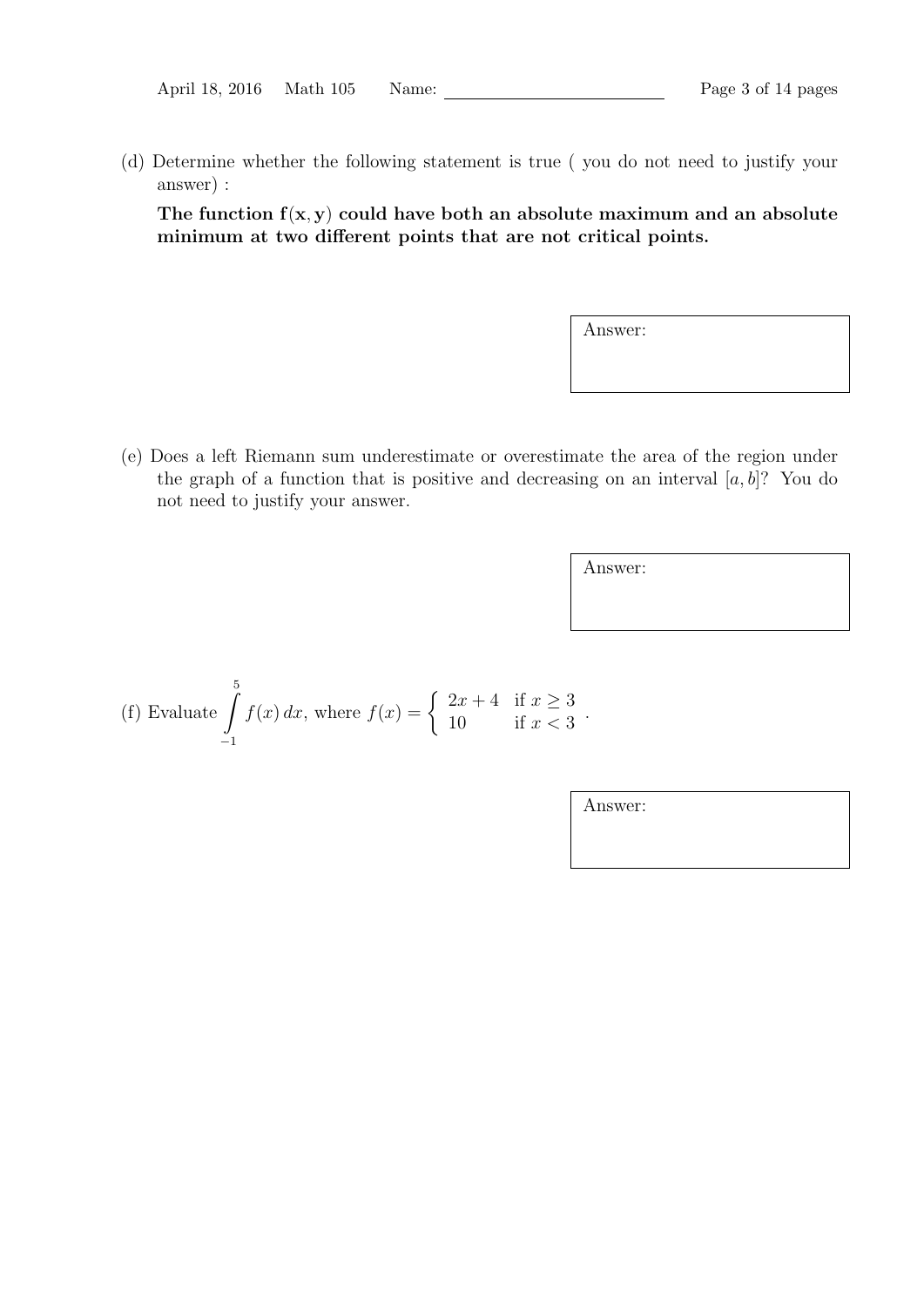(g) Solve the differential equation:  $y'(t) = -0.03y + 2$ . You do not need to express your solution as a function of  $t$  explicitly.

Answer:

(h) Use substitution rule to find the indefinite integral  $\int x^5 (x^6 + 23)^{99} dx$ .

Answer:

(i) Evaluate 
$$
\int \frac{\ln x}{x^9} dx
$$
.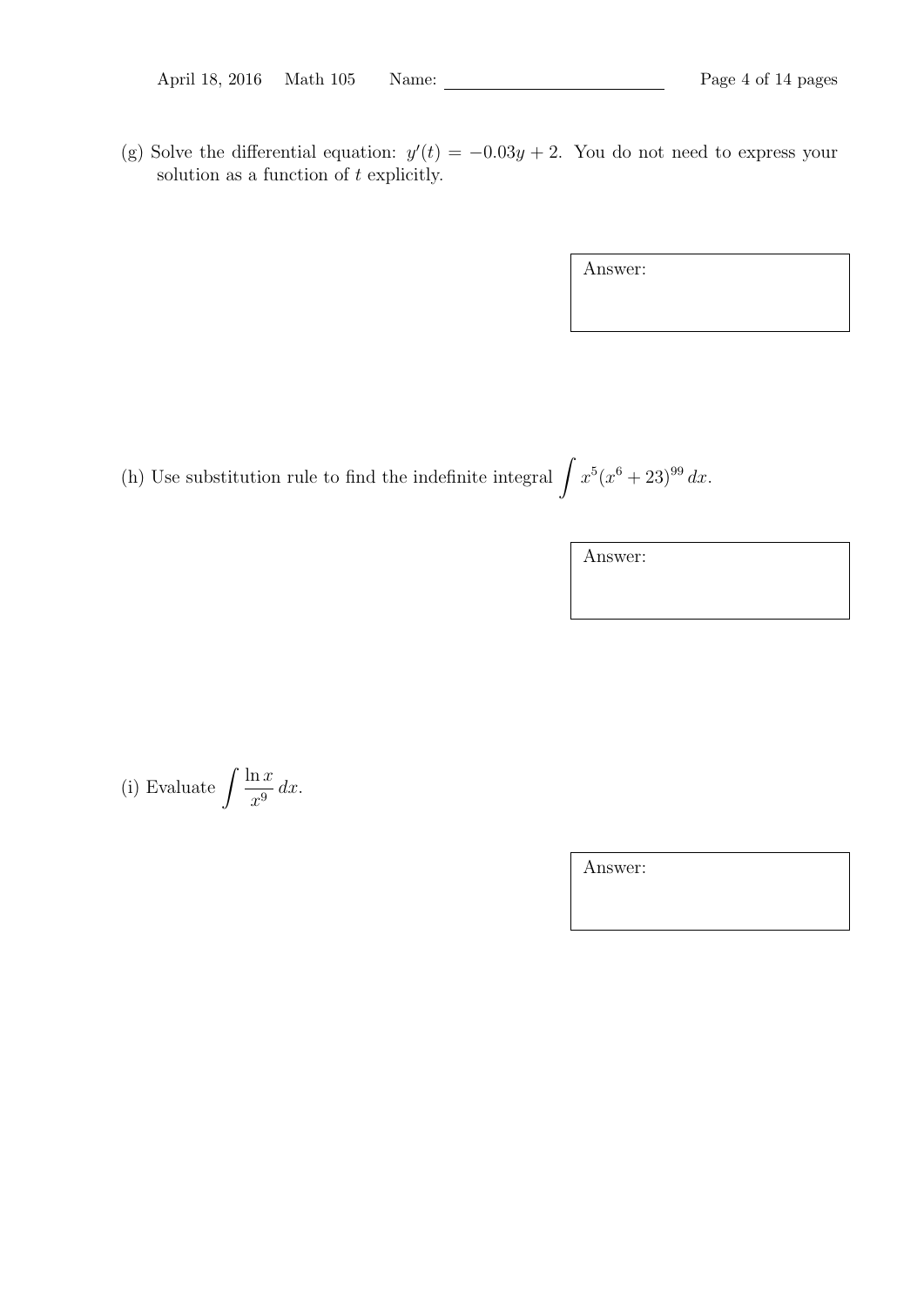(j) Evaluate  $\int \cos^3 x \sin^{-2} x dx$ .

Answer:

(k) Evaluate  $\int \sqrt{16 - x^2} dx$ . Your answer must be in terms of x, but it is acceptable to leave in inverse trigonometric functions.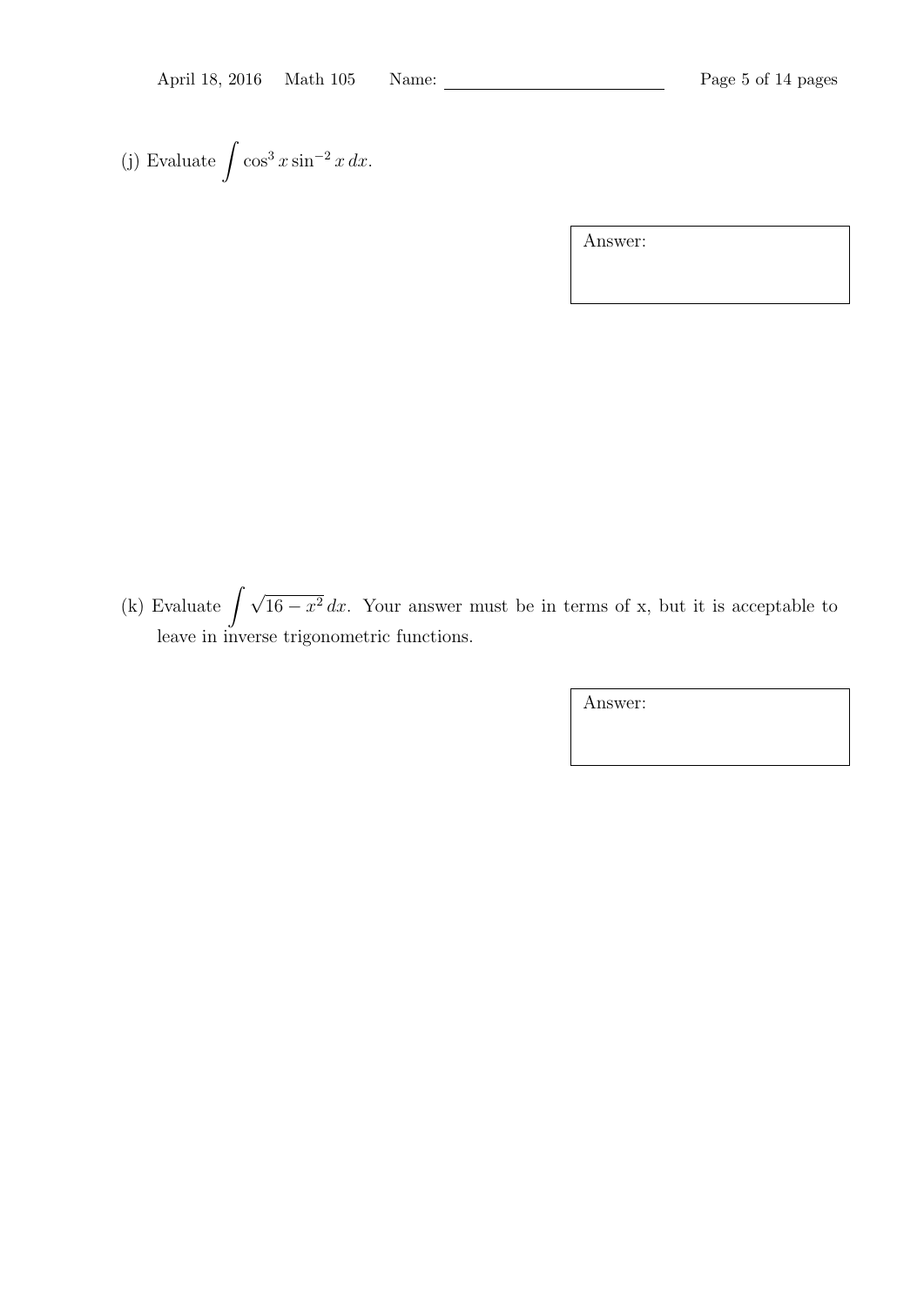(1) Let R be the region bounded by the graph of  $y = e^{-3x}$  and the x-axis on the interval  $[a,\infty)$ , where a is a constant.. Find the value of a such that the area of the region R is 1.

Answer:

(m) Evaluate 
$$
\sum_{k=0}^{\infty} \left( 2\left(\frac{3}{4}\right)^k + \frac{5}{7^k} \right).
$$

Answer:

(n) Find the first three nonzero terms of the Taylor series for the function  $f(x) = \frac{1}{(1+x)^2}$  $(1+x^5)$ centered at 0.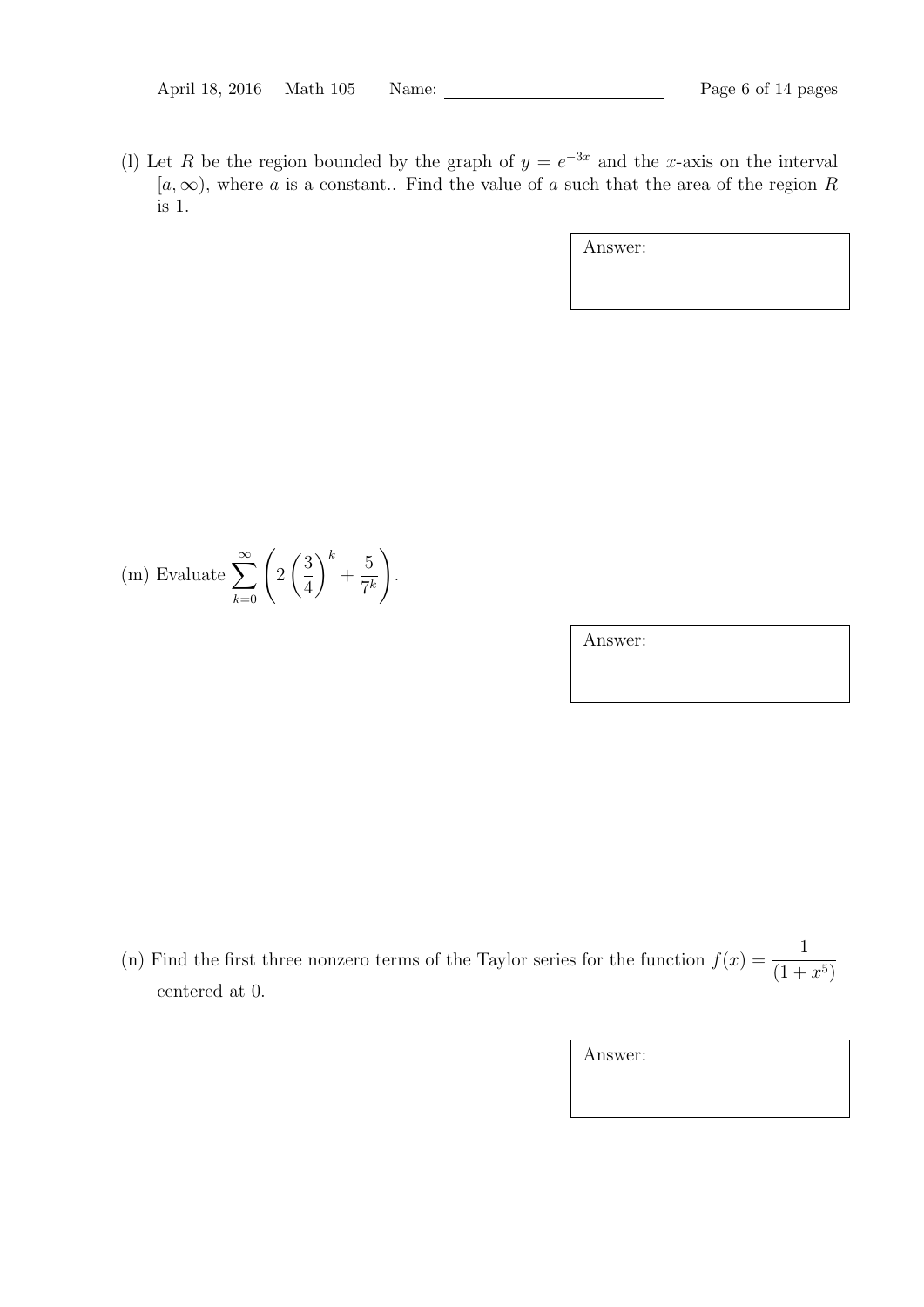Full-Solution Problems. In questions  $2 - 6$ , justify your answers and show all your work.

- [15] 2.
	- [3] (a) Compute  $\frac{d}{dx} \left( \int_x^{x^2} \right)$ x  $\sin(t^2) dt$ .

[3] (b) Give the right Riemann sum for  $f(x) = x^{\frac{3}{2}}$  on the interval [2, 6] with *n* subintervals of equal length.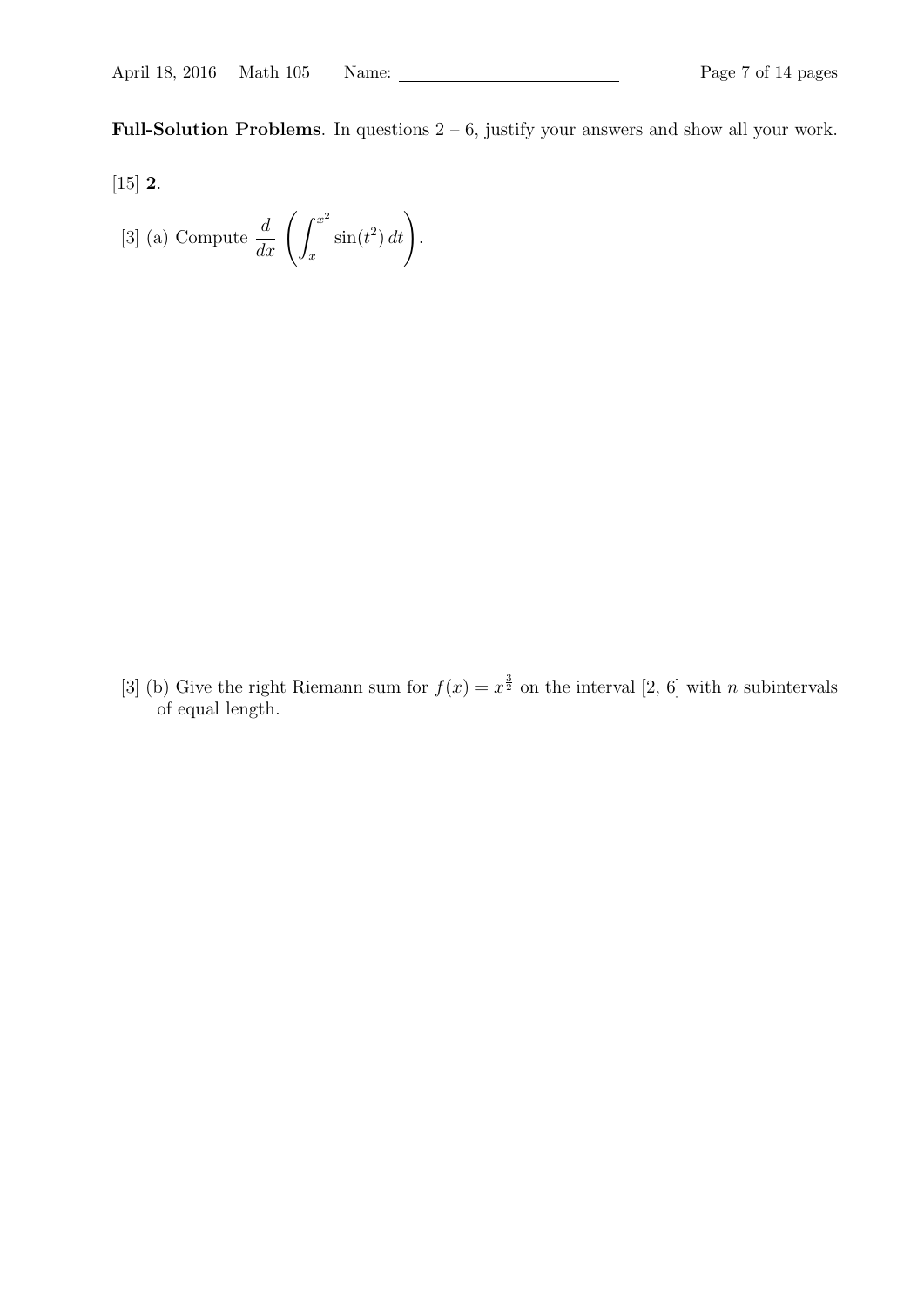April 18, 2016 Math 105 Name: Page 8 of 14 pages

2. [5] (c) Evaluate 
$$
\int \frac{81}{x^3 - 9x^2} dx
$$
.

[4] (d) Evaluate 
$$
\int_0^{\frac{\pi}{4}} \sec^2 x \sqrt{\tan x} dx
$$
.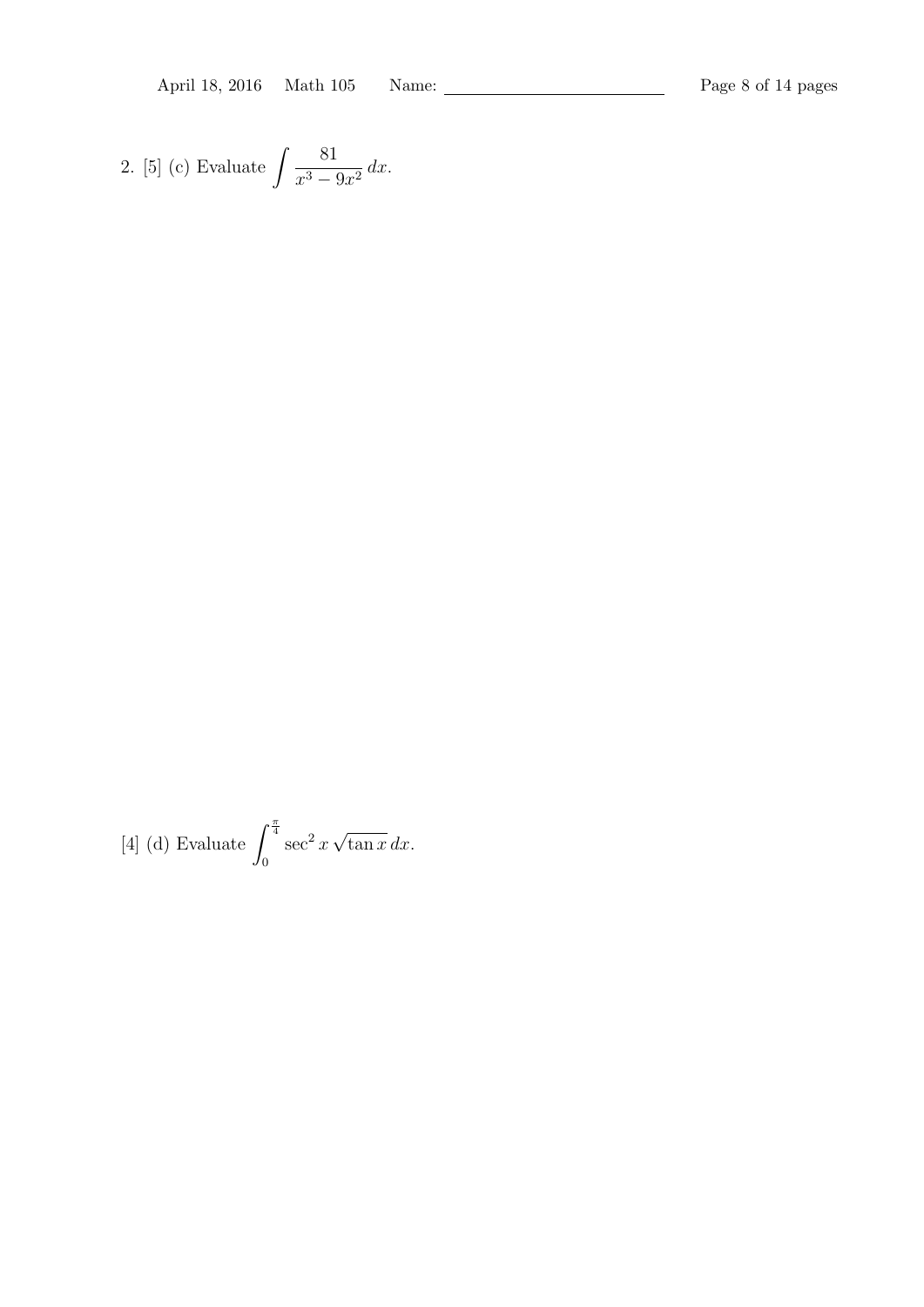[10] 3. Use Lagrange multipliers to find the maximum and minimum values of  $f(x,y) = y^2 - 4x^2$  subject to the constraint  $x^2 + 2y^2 = 4$ .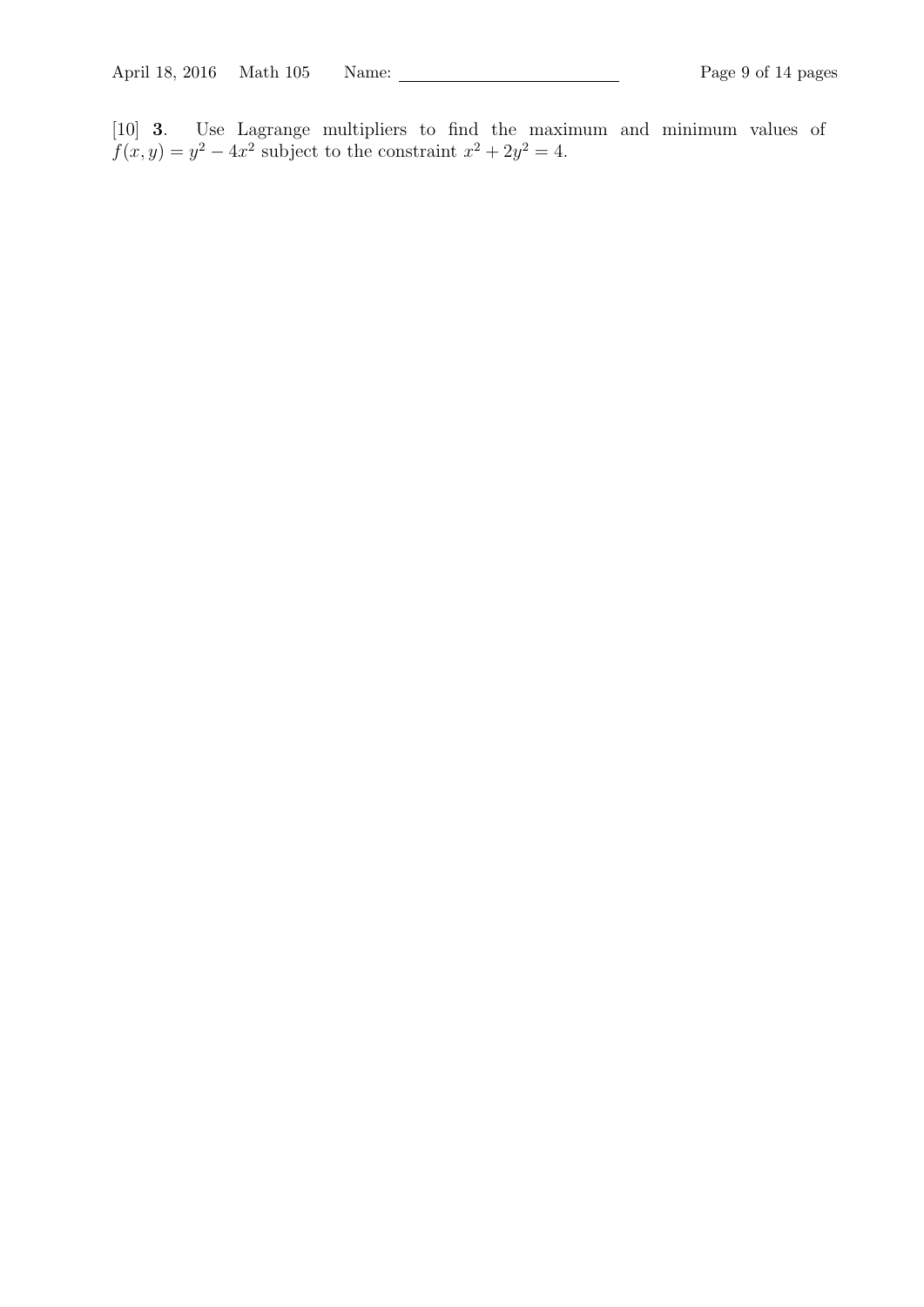[14] 4.

(a) Suppose that a continuous random variable  $X$  has the probability density function

$$
f(x) = \begin{cases} ax^2 & \text{if } 2 \le x \le 3 \\ \frac{12}{31} & \text{if } 1 \le x < 2 \end{cases}
$$

where  $a$  is a constant. Find the value of  $a$ .

(b) Let  $f(x) = \sum_{n=0}^{\infty}$  $k=1$  $x^k$  $\frac{x^k}{k \, 3^k}, \ g(x) = f'(x) = \frac{df}{dx}$  $\frac{dy}{dx}$ , and R be the radius of convergence of the power series  $f(x)$ . Find R and  $g(1)$ .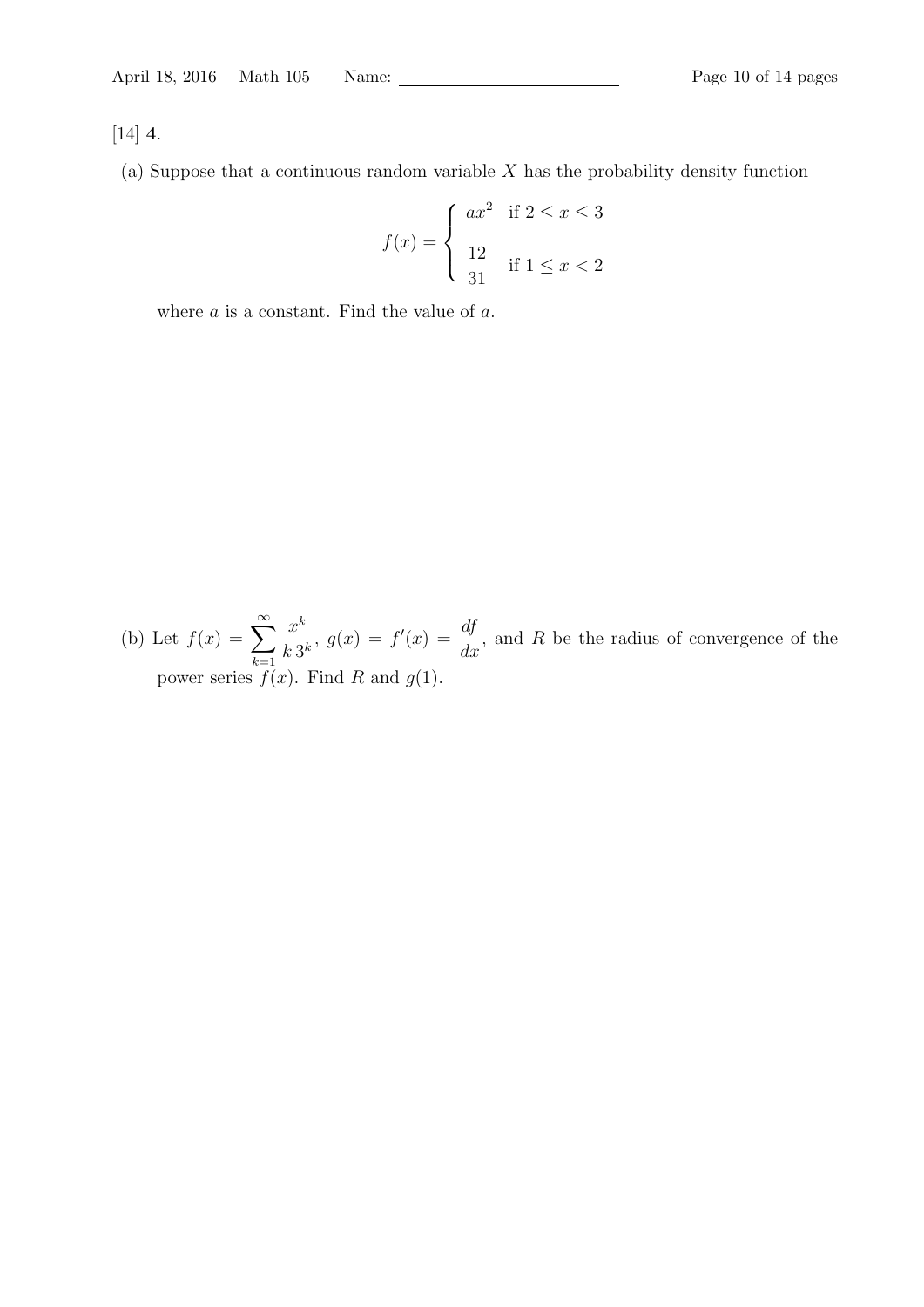[13] 5. Determine whether the following series converge or diverge.

[2] (a) 
$$
\sum_{k=2}^{\infty} \frac{k^2 + 2k + 1}{3k^2 + 1}
$$

[3] (b) 
$$
\frac{1}{2^2} + \frac{2}{3^2} + \frac{3}{4^2} + \cdots
$$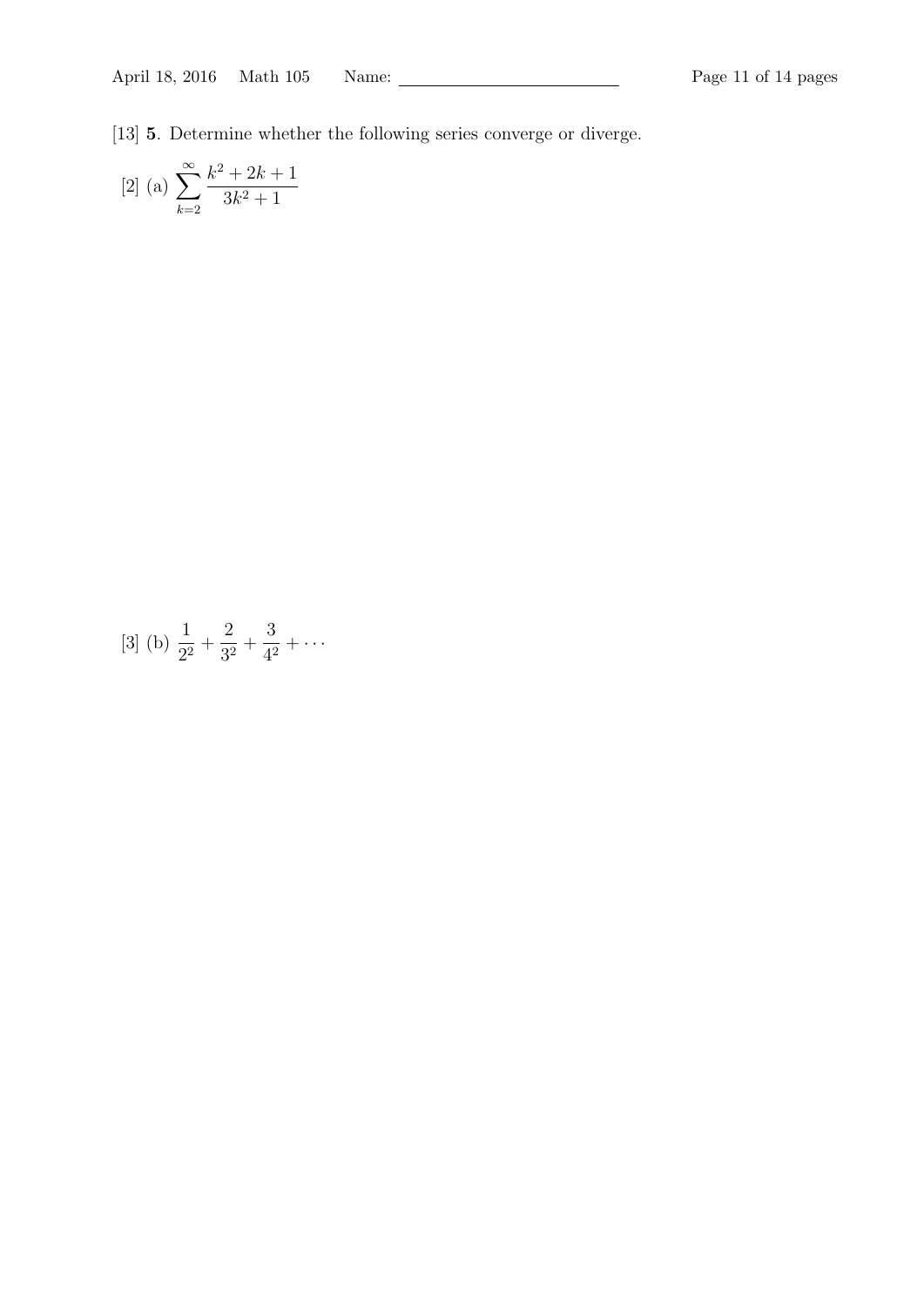5. [3](c) 
$$
\sum_{k=2}^{\infty} \frac{1}{k \ln k}.
$$

$$
[5](\mathrm{d})\,\sum_{k=1}^{\infty}\frac{\pi^{k+1}}{k^{\pi}k!}.
$$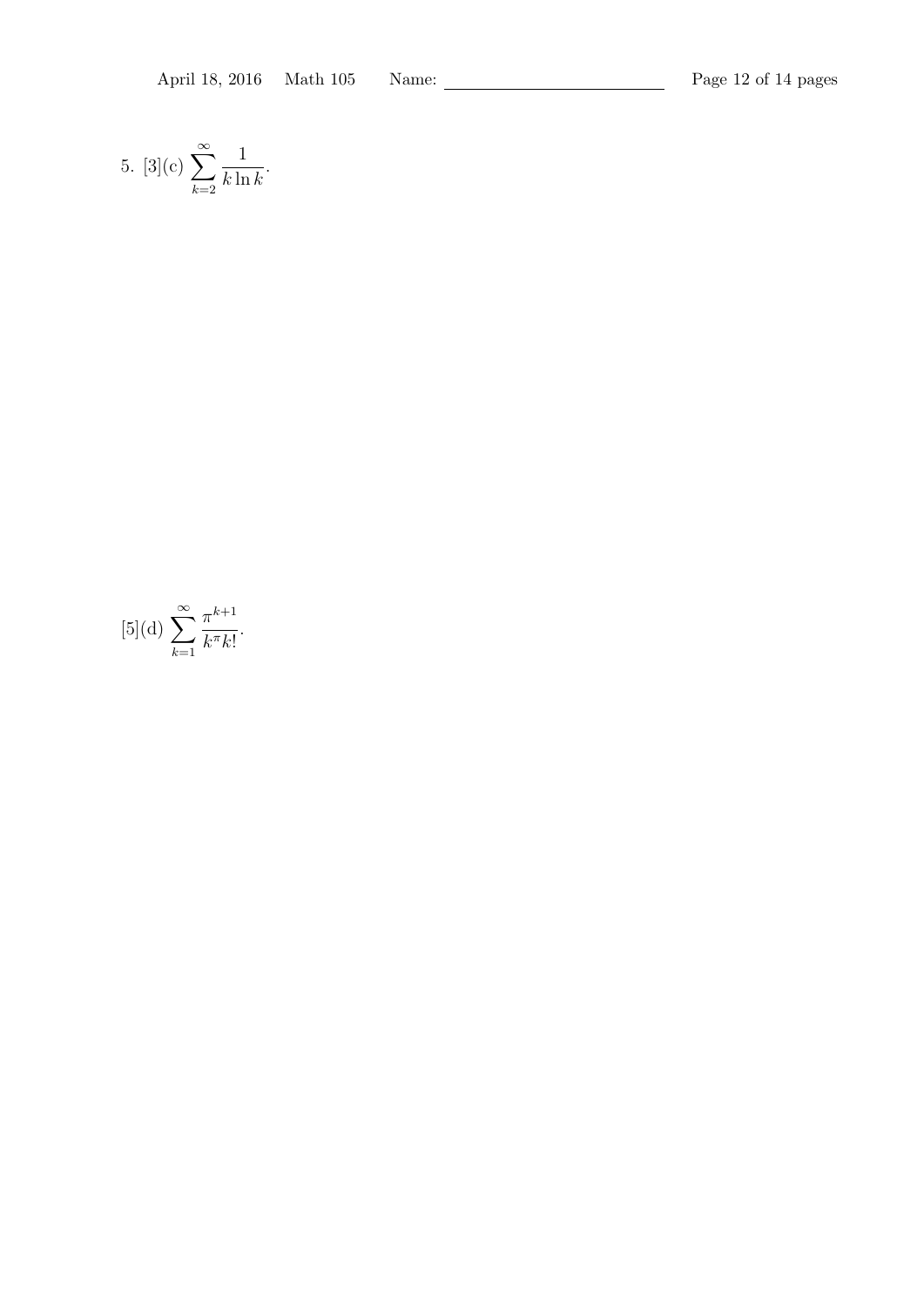April 18, 2016 Math 105 Name: Page 13 of 14 pages

[6] **6.** Evaluate 
$$
\int \frac{dx}{x^{2016} - x}
$$
.